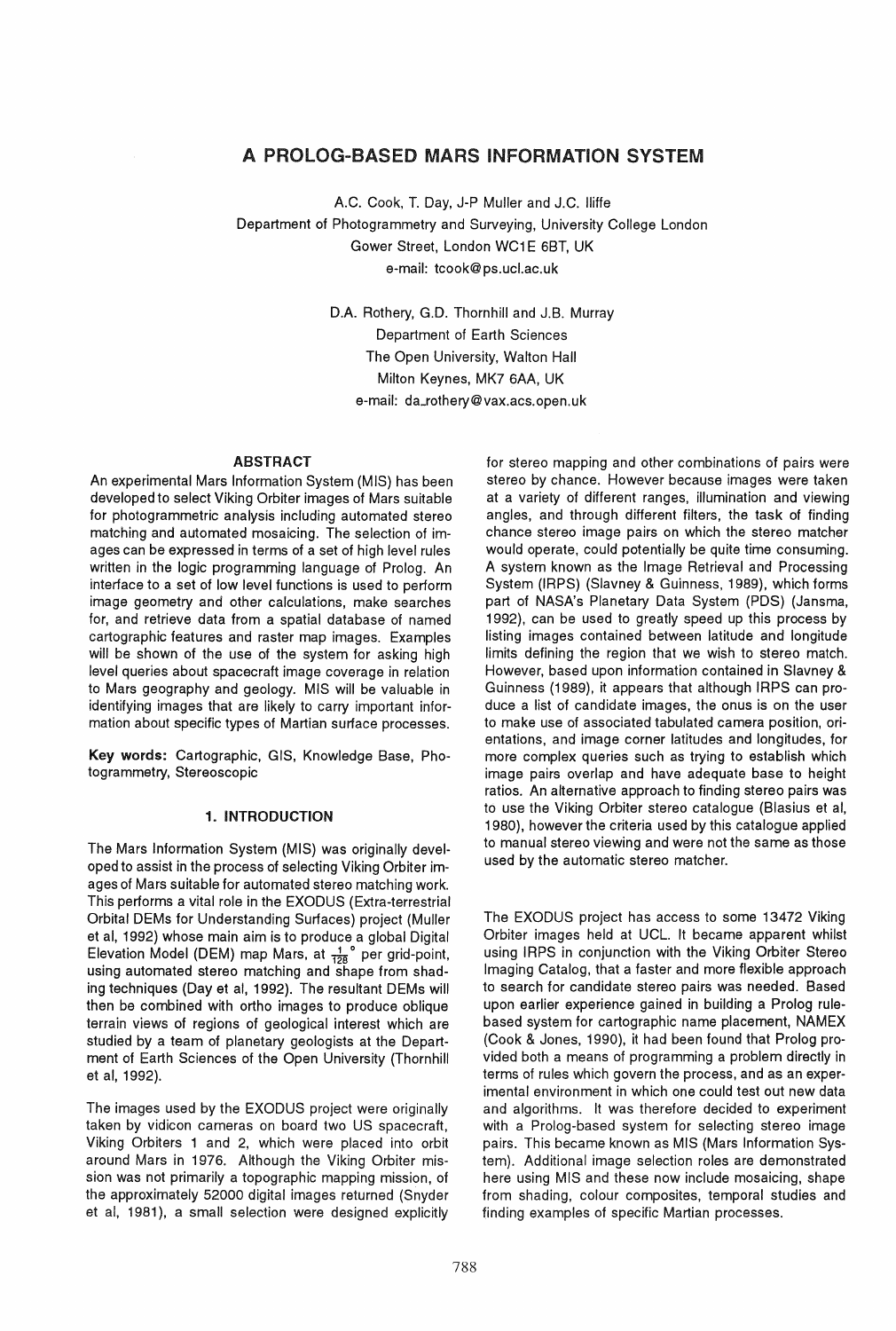## 2. MIS DESCRIPTION

MIS is similar to NAMEX in that it is a hybrid Prolog-based system where high level queries and problems can be expressed in a logic program of English-like Prolog predicates, facts, and primitives. This hybrid nature allows the benefits of Prolog's ability to manipulate high level symbolic data and its inference mechanism (backtracking) to be realised whilst utilising the data processing efficiencies and fast numerical analysis capabilities of low level procedural languages, for which Prolog has no particular current advantage. Low level functions are accessed via Prolog primitives calling low level procedural routines written in FORTRAN?? and Kernigham and Ritchie 'C'. Presently (May 1992) MIS consists of approximately 1000 lines of Prolog, 50 lines of C, and 1000 lines of FORTRAN code.

The low level routines which perform data processing and numerical analysis are largely implemented in FORTRAN. The C component of the low level procedures is used as a communication interface between the Prolog primitives and FORTRAN, and for specifically selected tasks involving the high speed processing of raster data. The kind of tasks performed by the low level routines include camera modelling; detection of control point containment within images; the computation of image centres and corners; a model of the spheroids of Mars (Wu, 1981) and Phobos (Duxbury, 1991); overlap detection between two or more images; and the scanning of specified regions in a raster based-map.

Most of the data utilised by MIS was obtained from NASA CD-ROMs (NASA, 1988, 1992A), and include a gazetteer, a  $\frac{1}{4}^{\circ}$  per pixel geological raster map of Mars, and Viking Orbiter camera event and geometry data. Additional data was supplied by the USGS Flagstaff in the form of a file containing 4505 USGS control point locations (Wu & Schafer, 1984); a set of improved camera event and geometry data (Wu et al, 1982) and a  $\frac{1}{64}$ ° per grid-point DEM for the whole of Mars (NASA. 1992C). Pre-processing of all of these data was necessary to convert them into a form suitable for MIS. The gazetteer contained feature names, locations and sizes - these were converted into Prolog facts. The OEM data had to be resampled to a standard  $\frac{1}{4}$ ° per pixel raster map format. A new Viking Orbiter image geometry and event file was also generated by combining the Viking Orbiter CD-ROM data with the smaller set of USGS improved data. The USGS records replaced corresponding CD-ROM records and were given a higher quality value.

## 2.1 Prolog Primitives

A Prolog primitive is a basic command which performs a single specific operation via low level procedural routines. Prolog primitives control these low level routines by passing command and control codes, and data, via a central command routine. The command routine then instructs the other routines to read or write data, or to perform data processing, or calculations. The outcome of a command is returned to a Prolog primitive either as a flag to indicate a successful completion or as data which will subsequently be used by Prolog. The use of Prolog primitives effectively shields the user from the complexities of the low level procedural routines.

An example of a Prolog primitive is: limb(lmage). This takes an image name, passes this to a low level routine which then identifies the appropriate image record and calculates the rays through each corner of the image. If any corner ray fails to intersect with the planet then the primitive succeeds and the limb of the planet is visible.

Another example is: stereo\_illumination(Image1, Image2, Value}. This passes the names of two images, which overlap, to a low level routine which then computes the solar altitude and azimuth for each image. The altitude and azimuth information is then used to calculate the ends of shadow tips from a unit high object on the surface of Mars at the centre of each image. The value returned (x10), known as the "stereo illumination difference", is the unit difference between the tips of both shadows. This value was used as an approximation as to how suitable stereo image pairs are, illumination-wise. A large illumination difference value indicates that shadows present in both images will have changed significantly and as a result the stereo matcher will fail.

Most of the Prolog primitives which call low level routines are generally concerned with images and features. Some of these primitives make use of other Prolog statements to perform simple high to low level data translation tasks, and vice versa, during interaction with low level procedural routines. Appendix 1 lists a small selection of the Prolog primitives used by MIS.

## 2.2 Prolog facts

There are two classes of Prolog facts used in MIS, "comprehensive" and "example" facts. "Comprehensive" facts are where a complete set of facts are available such as all the named features on Mars. "Example" facts apply to cases where the information being presented is incomplete and the facts available are only representative. This latter type of Prolog fact is prefixed by the word "example". Approximately one thousand cartographic features are stored as Prolog facts and each contains a feature name, location, size, and feature class. Circular structures such as craters or volcanoes are represented by centre locations and a diameter (km). Linear and area features are currently represented by longitude and latitude limits of an enclosing bounding rectangle, and a length (km) e.g.

feature('Copernicus', 169.0, -50.0, 280, crater}.

feature('Olympus Mons', 133.0, 18.0, 540, volcano).

feature('Ma'adim Vallis', 184.0,181.0,-28.0,-16.0, 955, sinuous valley}.

It was decided to utilise the existing USGS map sheet and quadrant system notation (Greeley & Batson, 1991) to specify default regions in which stereo matching would take place. The fact map\_limits contains the map sheet number, the quadrant, and the map's longitude and latitude limits. If required, a new user defined non-USGS map sheet area can be defined by asserting an additional map\_limits fact e.g.

map\_limits('Olympus Mons area', map, 128, 140, 12,25}.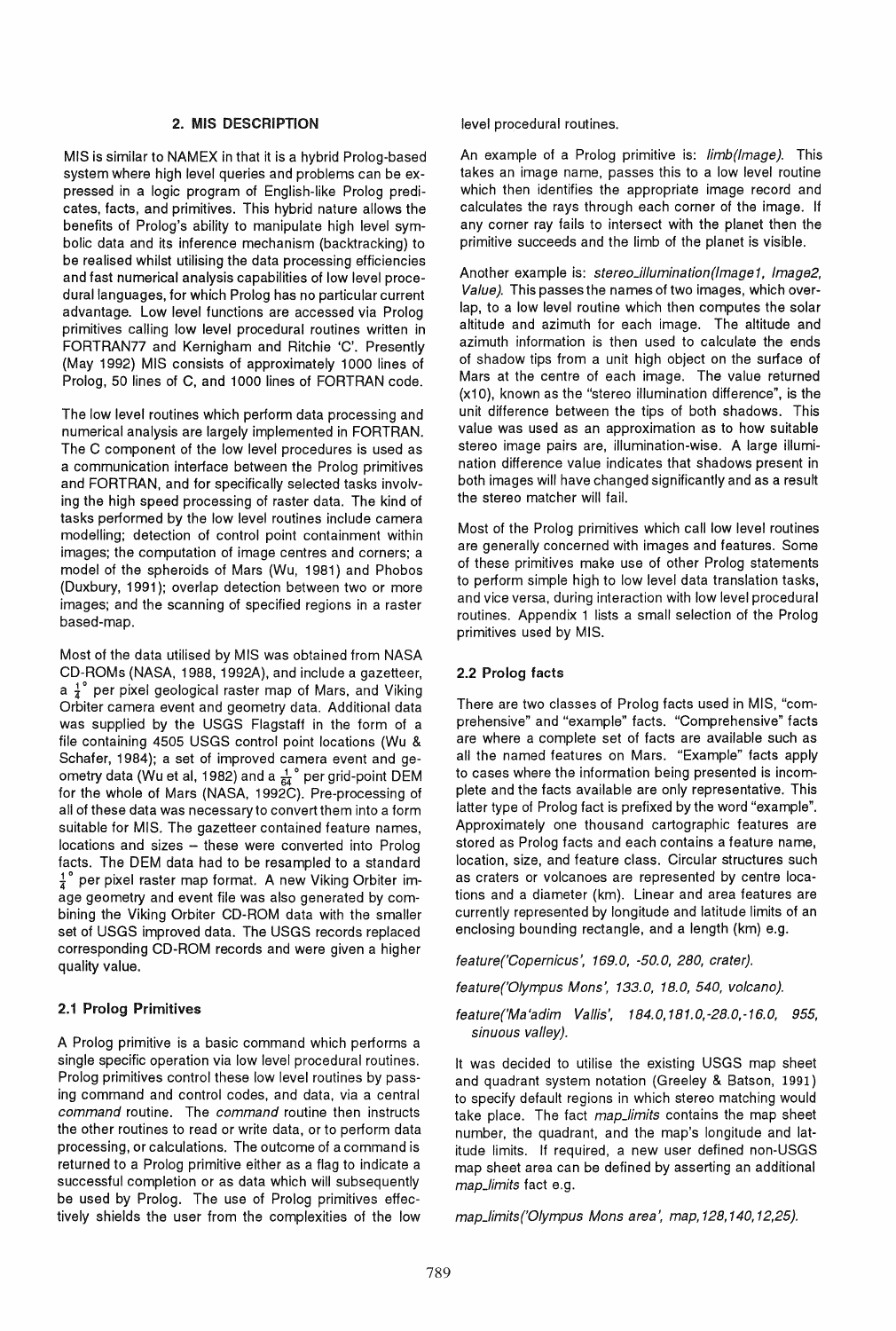The geology\_at\_feature Prolog primitive (Appendix 1) can access raster data which represents a geological map. The pixel values returned by this primitive correspond to different geological units. The *geological unit* fact acts as a key linking this unit number with a high level description of the geology e.g.

geological\_unit(11, 'permanent ice').

## geologicaLunit(51, 'knobby hummocky terrain'}.

There are also some facts which are not directly usable by the predicates in MIS, but which have been included so that various constants and physical values for Mars can Le looked up without consulting a textbook e.g.

## atmosphere('carbon dioxide', 95.32, percent,carr).

When performing stereo matching using images selected by MIS, a record is kept of all the images which produced successful and unsuccessful stereo matches. This information is stored in *example\_stereo\_pair* facts so that future searches for stereo pairs could avoid unnecessary calculation e.g.

example\_stereo\_pair('635A83', '603A41', good).

## example\_stereo\_pair('323S41', '639A92', bad).

It is often necessary to find images which illustrate a particular type of feature. Descriptions of all the Viking Orbiter images are not generally available in digital form, although catalogues of images containing clouds (Jansma, 1992) and image clarity (Bolef et ai, 1982) do exist. To solve this problem, two sources of example descriptive information can be used and entered as lists in Prolog facts. The first source is from photographic illustrations and captions contained in geological books and papers about Mars. The second source is from visual interpretation of images which are recorded whenever members of the EXODUS project view an image **in** the course of their work. A reference key, indicating the source of the information is included with these facts. Some of the words used in the image descriptions may be unfamiliar to users, therefore "dictionary" facts are included where explanations are needed. A third potential source might be image understanding routines which scan images or DEMs for particular features.

example\_image('041A11', [volcano, caldera, 'orographic clouds], carr).

example\_image('437S03',['boomerang shaped structures'] ,cook).

dictionary('orographic clouds', 'clouds formed during uplift of air over large scale features'}.

Books and scientific papers are also a useful source of facts about estimated crater retention age of features on Mars. In the example below, the typical, minimum, and maximum estimated ages (thousand million years) of Olympus Mons are given (Carr, 1981).

example\_crater\_age('Olympus Mons', 0.1, 0.1, 0.3, 'billion years', carr).

Finally, some of the Prolog predicates to be discussed

in section 3.1, on stereo image pair selection, rely upon constant values or limits. These can be expressed as "rule" facts. In the examples below, which refer to the selection of stereo image pairs, the first argument acts as a rule identifier. The second argument is acted upon by the predicate using this fact. The final argument is used either as a comment statement or as a unit specifier e.g.

rule('maximum stereo precision value', 1000, metres). rule('maximum difference in solar altitude', 5, degrees). rule('maximum difference in solar azimuth', 45, degrees). rule('maximum stereo illumination difference', 10, 'x10'}. rule('maximum stereo IFOV', 650, metres}. rule('minimum overlap proportion', 0.05, fraction).

These particular values were tightly chosen so as to improve the chances of the selected image pairs matching. and a height precision of better than 1 km. Such tight criteria may result in a smaller number of stereo pairs being selected and consequently poor spatial coverage (See Figure 1). To improve spatial coverage, "rule" fact values can be relaxed, however this is usually at the expense of the proportion of the images which can be matched or with a lower height precision.

# 2.3 Prolog predicates

Prolog predicates are assertions of facts or rules, which may be expressed in terms of other predicates (Clocksin and Mellish, 1981). This is illustrated in the *moder*ate\_sizeJeature predicate described below:

moderate\_size\_feature(Name):feature\_size(Name, Size), between(10, Size, 50}.

feature\_size(Name, Size):feature(Name,Lon,Lat,Size}.

feature\_size(Name, Size):feature(Name,Lat1,Lat2,Lon1,Lon2,Size).

The purpose of this predicate is to determine whether a cartographic feature can be given an arbitrary class of "moderate\_size". A feature is defined as "moderate" if it is between 10 and 50km in diameter or length. A second predicate, feature\_size is used to return the size of a feature. This is necessary because there are two classes of feature, circular and areal/linear, and the latter has longitude and latitude ranges. A selection of some of the standard predicates used by MIS is given in Appendix 2.

# 3. APPLICATIONS

## 3.1 Selection of stereo pairs

Experiments undertaken during the EXODUS project have shown that the selection of candidate stereo image pairs, solely based upon image overlaps and having a sufficiently good base to height ratio, does not necessarily guarantee that they will successfully automatically stereo match. Early results suggested that even though the stereo matcher uses radiometric normalization, the BRDF of the surface changes the appearance of features dramatically (Muller et ai, 1992). Other factors include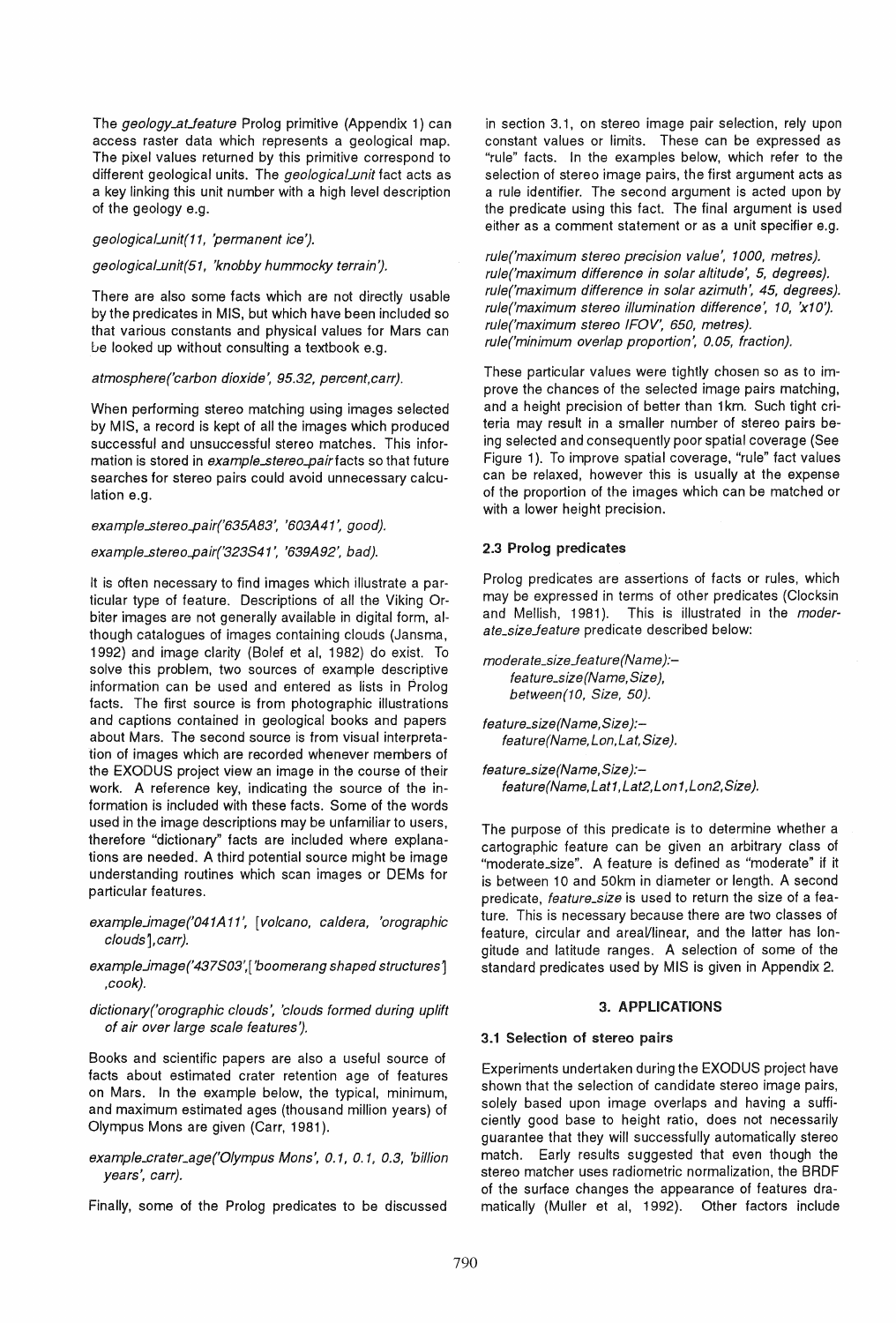whether the images were taken through different filters, whether one or other of the images was too foreshortened, or whether the Sun's altitude was too low. The following predicate is used to list out candidate stereo pairs for a given map sheet:

list\_map\_stereo\_pairs (Map, Quad):-

build\_image\_list\_for\_a\_map(Map, Quad, List), remove\_images\_from\_list\_if\_poor\_quality(List, List1), build\_stereo\_combination\_list(List1, List2), select\_stereo\_pair(lmage1,lmage2,List2), suitable\_stereo\_pair(Map, Quad, Image1, Image2), output\_stereo\_pair\_details(Map, Quad, Image1, Image2), fail.

The method by which MIS selects stereo pairs was initially to build a list of all the images contained within a given map sheet. Some of the individual images in this list may have key characteristics which indicate that they are poor quality images for stereo matching. For instance it was found that images which were taken when the spacecraft was less than 20° above the horizon at the image centre, or which contained the limb of the planet, were unsuitable for stereo matching due to severe foreshortening. Images where the solar altitude was less than 5° above the horizon at an image centre, were also unsuitable for stereo matching due to the presence of shadow effects. It was also possible to eliminate images from the list if they had previously been shown to be generally unsuitable for stereo matching. This process of eliminating images of poor quality for stereo matching will typically reduce the list of images by half.

Next, an ordered list of all possible combinations of stereo images pairs is produced. This is achieved by passing the list of candidate image pairs via a Prolog primitive to a low level procedural routine that specialises in searching for image pairs which overlap, which were taken through the same filter, and which had IFOV resolution ratios not exceeding 2.5:1. The latter had been found to be an upper limit in experiments involving the stereo matching Viking Orbiter images (Day et ai, 1992). Image pairs selected from this list are then examined one pair at a time to establish whether they satisfy suitable stereo criteria. If an image pair fails to satisfy the criteria, backtracking occurs and an alternative image pair is examined. If an image pair is proven to be suitable though, the images and other associated attributes are printed out (Appendix 2), then the predicate is forced to fail and backtracks to try the next stereo pair. The predicate that determines whether a stereo pair is suitable for stereo matching is given by:

suitable\_stereo\_pair(Map, Quad, Image1, Image2):rule('maximum stereo precision value', V, metres), stereo\_precision(Image1, Image2, Stereo\_value), Stereo\_value =< *V;*  image\_centre(Image1,Lat1,Lon1,Res1\_m), image\_centre(lmage2,Lat2,Lon2,Res2\_m), rule('maximum stereo IFOV', /fov,metres),  $Res1_m = <$  Ifov, Res2\_m =  $<$  Ifov, rule('maximum stereo illumination difference', I,'x10'), stereo\_illumination(Image1, Image2, Diff),  $Diff = < 1$ , rule('minimum overlap proportion', F, fraction), overlap (Map, Quad, Image 1, Image2, Fraction),

 $Fraction > = F$ , solar\_altitude\_difference\_rule(Image1, Image2), solar\_azimuth\_difference\_rule(lmage1, Image2), not(example\_stereo\_pair(lmage1,lmage2,bad)).

The stereo image pair selection rules implemented here are as follows:

- e Height precision (largest IFOV pixel resolution of the two images divided by the base to height ratio) must not exceed the value given by the rule fact e.g. i000m.
- Neither IFOV pixel resolutions must exceed the value given by the rule fact e.g. 650m \*.
- The stereo illumination difference value should not exceed the amount specified by the rule fact e.g. 10.
- @ In the map region concerned, the proportion of image overlap to total image area must be greater than or equal to the ratio defined by the rule fact e.g. 0.05
- The solar altitude difference rule rejects all image pairs where the difference in solar altitude is greater by more than the amount specified in the rule fact e.g. 5°.
- The solar azimuth difference rule rejects all image pairs where the azimuth difference exceeds that defined by the rule fact e.g.  $45^\circ$  (Blasius et al, 1980).

An example run of this predicate is given below and lists out candidate stereo image pairs, fractional overlap, IFOV pixel resolutions (m) and estimated height precisions (m).

## | ?- list\_map\_stereo\_pairs(mc11,ne).

220S35 257S67 Ovlp.=0.22 Res: 722618 Precision=910 342S06 620A74 Ovlp.=0.13 Res: 739723 Precision=571 378S06 620A75 Ov!p.=O. 11 Res: 809 725 Precision=653 378S06 620A76 Ovlp.=0.66 Res: 809734 Precision=831 750A07 814A07 Ovlp.=0.18 Res: 619833 Precision=902 750A07 859A07 Ovlp.=0.23 Res: 619573 Precision=677 753A08 768A61 Ovlp.=0.37 Res: 577648 Precision=438

To find out what control points are likely to be available in a given image, the following Prolog primitive can be used:

| ?- control\_points\_in\_image('753A08',List).

List = [2324,10410,10411,10417,20496,21264,21269, 21270, 21277, 21278, 21279, 21280, 21282, 21290, 23246, 25736, 26796, 26798, 26832, 26833]

# 3.2 Selection of images for mosaicing

Although experiments in automated mosaicing have so far only involved a small number of images, MIS was of great assistance in testing out which combination of images would be suitable for forming a mosaic. The following rules were used:

- All images must have been taken with the same filter.
- Image overlap between individual image pairs, making up the mosaic, must be greater than 10% of the combined image pair area.

 $*$  It has been found that it is sometimes acceptable for one IFOV to exceed 650m, but this rule has not been used in this particular example.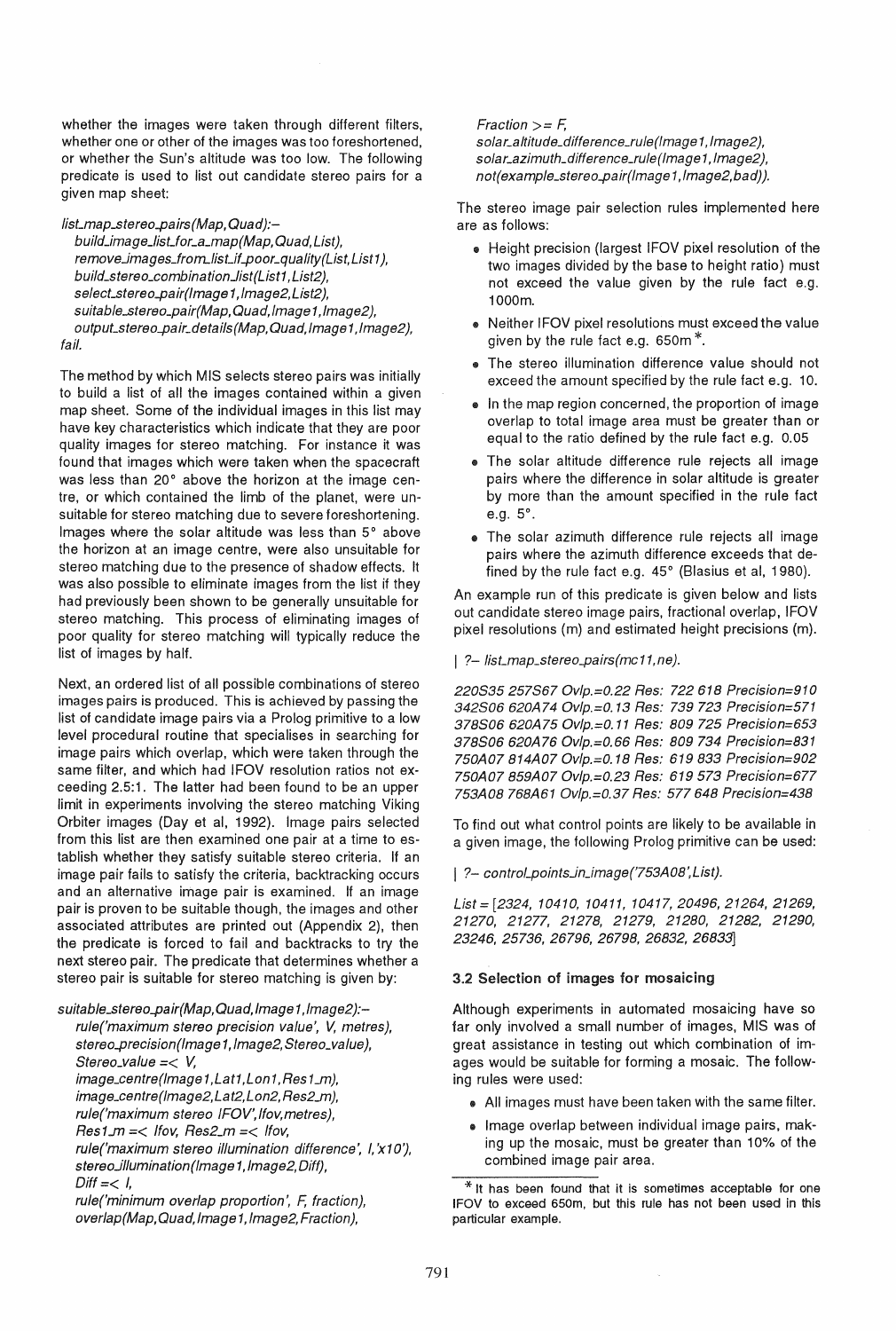- e All the images must be taken under similar illumination conditions so as to avoid shadow differences appearing along mosaic seams. The stereo illumination difference measure should not exceed 10 units.
- If possible, select images taken from the same orbit or closely spaced in time so as to avoid localised atmospheric effects associated with dust or clouds.
- If possible, choose images that have already been radiometrically corrected.
- All images should have similar view angle conditions, preferably near nadir so as to avoid parallax effects showing up near seams.
- The ratio of largest and smallest IFOV resolutions of the images used must not differ by more than two.
- Select images which are not previously known to be of poor quality.

The selection criteria for images used for the production of colour composites are similar to those used in the mosaicing. One difference though is that we wish to find three images which overlap but which were taken through different filters. The majority of Viking Orbiter images acquired by the EXODUS project appear to have been taken in red and violet light. along with a smaller number of blue, minus blue and green filter images. As a result of this, any colour composite produced will almost certainly be a false colour where the blue colour contribution is represented by a violet image, the green colour contribution is represented by blue, minus blue or green, and the red colour contribution by itself. Another selection criterion was that all three images should overlap each other by at least 10% of the total image coverage area.

## 3.3 Selection of images for shape from shading

MIS has been used to select images for shape from shading work (Day et al, 1992). The requirements for selecting an image for this type of work are that their camera position and orientation should be accurately known, and the images must be radiometrically corrected. MIS has also been used to select a suitably close range image of Phobos on which shape from shading was successfully applied (Murray et ai, 1992).

## 3.4 Selection of images for temporal studies

Most features on Mars were imaged by the Viking Orbiters from many different illumination angles. MIS can be used to produce a list of images of a given feature which is sorted by solar azimuth. Such sequences of images, if taken from near nadir positions can be used for BRDF studies (Muller et ai, 1992) and also for estimating relative heights from shadow length measurements. Also, images taken under similar illumination conditions, but sorted by time can be used for studying changes in the polar caps and the development of dust storms.

# 3.5 Geographical query

The example below illustrates the use of Prolog primitives for asking the following geographical query: find "moderately sized" craters on Mars which lie in "knobby hummocky terrain", and which are below 1 km in altitude. The

"fail" on the end of the query is used to force it to back track and write out alternative solutions. e.g.

?- crater(Name),

moderate\_size\_feature (Name), geology\_aLfeature(Name, 'knobby hummocky terrain'), heighLaLfeature(Name,Height), Height < -1.0, nl, write(Name), fail.

Kirsanov Nutak Zuni

If we now wished to see what images were available for the crater Kirsanov, these can be found as follows:

| ?- list\_images\_by\_feature('Kirsanov').

Image: 227533 Resolution: 312.6 m/pixel Image: 239554 Resolution: 356.8 m/pixe/ Image: 247532 Resolution: 364.7 m/pixe/... etc

## 4. CONCLUSION

The Mars Information System described in this paper has been successfully used during the EXODUS project to select images suitable for automated stereo matching. In addition, it has been demonstrated to be a very flexible system for investigating what image coverage of Mars is available at UCL for several other applications which include mosaicing, shape from shading, colour composites and examples of specific Martian processes. The high level nature of MIS has encouraged its use, and as a result new queries are frequently being put to it by the members of the EXODUS team.

It is planned that MIS will control an end to end system for OEM production from Viking Orbiter and Mars Observer images using stereo matching and shape from shading techniques (Muller et ai, 1992). In particular it will coordinate the selection of images and control points used to form a photogrammetric block of a given region of Mars, and also to record the storage and processed state of image and OEM data.

## Acknowledgements

The EXODUS project is supported by SERC grants GR/F-84-294 and GR/F-82-894. We would also like to thank Chris Jones and the Information Technology Center at the Polytechnic of Wales, for use of their computing resources during the initial development of an experimental Prologbased system which gave the insight into MIS. The following members of the USGS, Flagstaff have kindly supplied us with image position and orientation geometry, control point, and OEM data: Sherman Wu, Debbie Cook, Kay Edwards and Annie Howington. Wei Xia of the Goddard Space Flight Center has given some helpful advice on the photogrammetry of Phobos.

# References

Blasius, K.R., Vetrone, A. V., and Martin, M.D., 1980, Viking Orbiter Stereo Imaging Catalog, NASA Contractor Report 3277, NASA.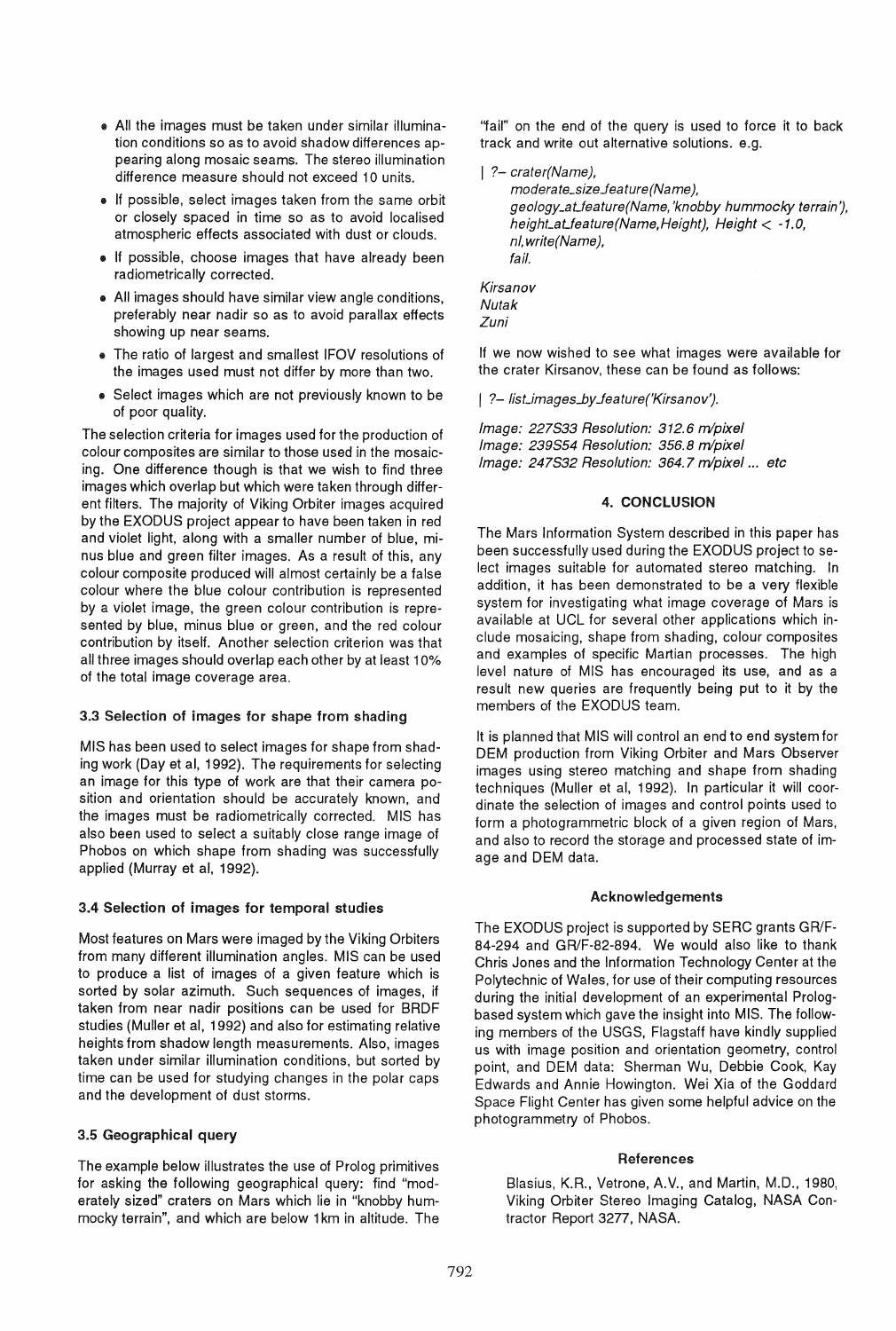Bolef, L.K., Guinness, E.A., and Arvidson, R.E., 1982, BIRP- A Way to Search Through Image Engineering Data, IEEE Transactions on Geoscience and Remote Sensing GE-20(3):378-383.

Carr, M.H., 1981, The Surface of Mars, Yale University Press.

Clocksin, W.F. and Mellish, C.S., 1984, Programming in Prolog, Springer-Verlag, Berlin.

Cook, A.C., and Jones, C.B., 1990, A Prolog Rule-Based System for Cartographic Name Placement, Computer Graphics Forum, 9(2):109-126.

Day, T., Cook, AC., and Muller, J-P., 1992, Automated Digital Topographic Mapping Techniques for Mars, International Archives of Photogrammetry and Remote Sensing, Vol. XXIX.

Duxbury, T.C., 1991, An Analytic Model for the Phobos Surface, Planet. Space Sci. 39(1 ):355-376.

Greeley, R., and Batson, R.M., 1991', Planetary Mapping, Cambridge Planetary Science Series 6, Cambridge University Press.

Jansma, P.A, 1992, PDS Version 1.0: A Case Study in developing a Science Data System, International Space year Conference on Earth and Space Science Information Systems.

Muller, J-P., 1989, Real-time stereo matching and its role in future mapping systems, Survey and Mapping 89, 17-21 April 1989, University of Warwick, U.K.

Muller J-P., Day, T., Cook, AC., and lIifte, J.C., 1992, The Global Topography of Mars from Automated Image Understanding of Viking Orbiter Data, International Archives of Photogrammetry and Remote Sensing, Vol. XXIX.

Murray, J.B., Rothery, D.A, Thornhill, G., Mulier, J-P., Cook, T., Day, T., and llifte, J.C., 1992, The grooves and crater chains of Phobos, Poster presented at the 23rd Lunar and Planetary Science Conference, Johnson Space Center, Houston, Texas.

NASA, 1988, Space Science Sampler, PDS Interactive Data Interchange, CD-ROM Volume 2.

NASA, 1992A, Mission to Mars Viking Orbiter images of Mars, CD-ROM USA\_NASA\_PDS\_VO\_1008.

NASA, 1992B, Mission to Mars: Digital Image Map, Volume 1, Vasitas Borealis Region, CD-ROM USA\_NASA\_PDS\_V02001, prepared by the USGS.

NASA, 1992C, Mission to Mars: Digital Terrain Model, Volume 7, CD-ROM prepared by the USGS (In preparation).

Slavney, S.H., and Guinness, E.A, 1989, Image Retrieval and Processing System (IRPS) User's Guide, McDonnell Center for the Space Sciences, Washington University, St. Louis, Missouri.

Snyder, C.W., and Evans, N., 1981, The final phase of the Viking Mission to Mars, Icarus 45:2-24.

Thornhill, G.D., Rothery, D.A., Murray, J.B., Cook, A.C., Day, T., Muller, J-P, and lIifte, J.C., 1992, Topography of Apollinaris Patera and Ma'adim Vallis - Automated Extraction of Digital Elevation Models submitted to JGR Planets, MSATT (Mars Surface and Atmosphere Through Time) special issue.

Wu, S.S.C., Elassal, AA., Jordan, R., and Schafer, F.J., 1982, Photogrammetric Application of Viking Orbital Photography, Planet. Space Sci., 30(1):45-55

Wu, S.S.C., 1981, A method of defining topographic datums of planetary bodies, Ann. Geophys., 37(1):147-160

Wu, S.S.C., and Schafer, F.J., 1984, Mars Control Network: American Society of Photogrammetry, Technical papers of the 50th annual meeting of the American Society of Photogrammetry, 11-16 March 1984, Washington D.C., pp 456-463.

## Appendix 1 - A selection of MIS Prolog primitives

• base\_to\_height\_ratio(Image\_left,Image\_right,Ratio).

- controLpoint(SeriaLno,Lon,Lat,HeighLkm).
- control\_points\_in\_image(Image,List\_of\_ctrl\_points).
- .. filter(lmage,Filter).
- geology\_at\_feature(Feature, Geological\_unit).
- . geology\_at\_image\_center(Image, Geological\_unit).
- . height\_at\_image\_centre(lmage, Height\_km).
- . height\_at\_feature(Feature, Height\_km).
- .. image\_centre (Image, Longitude, Latitude, Resolution}.
- . image\_containment(Image, Longitude, Latitude).
- image\_corner\_latitudes(Image,Latitude\_list).
- image\_corner\_longitudes(Image, Longitude\_list).
- $\bullet$  number\_of\_images\_in\_database(No).
- .. o verlap(/mage 1, Image2}.
- . planet(Image, Planetary\_body).
- resolution\_ratio (Image 1, Image 2, Ratio).
- . solar\_alt\_az(Image, Altitude, Azimuth).
- .. spacecraft(lmage,Orbiter}.
- .. spacecrafLaILaz(lmage,Altitude,Azimuth).
- stereo\_precision(Image1, Image2, Precision\_m).
- stereo\_resolution\_ratio(Image1, Image2, Ratio).
- $\bullet$  sub\_solar\_lat\_lon(lmage, Latitude, Longitude).
- sub\_spacecraft\_lat\_lon(Image,Latitude,Longitude).

#### Appendix 2 - A selection of MIS Prolog predicates

- $\bullet$  between (A, Num, B).
- $\bullet$  description\_of\_feature(Feature,Description).
- .. intersection\_of(Ust 1, List2, Intersection\_list).
- .. largesLelement(List,Maximum}.
- . list\_image\_storage\_locations(List\_of\_images).
- $\bullet$  list\_images\_containing\_feature(Feature).
- list\_images\_containing\_lat\_lon(Lat,Lon).
- list\_images\_on\_a\_map(Map, Quad).
- .. member(Element,List).
- . reverse(List, Reverse\_list).
- . smallest\_element(List, Minimum).
- .. sort(Ust, Sorted\_list).
- union\_of(Ust1, List2, Union\_list).